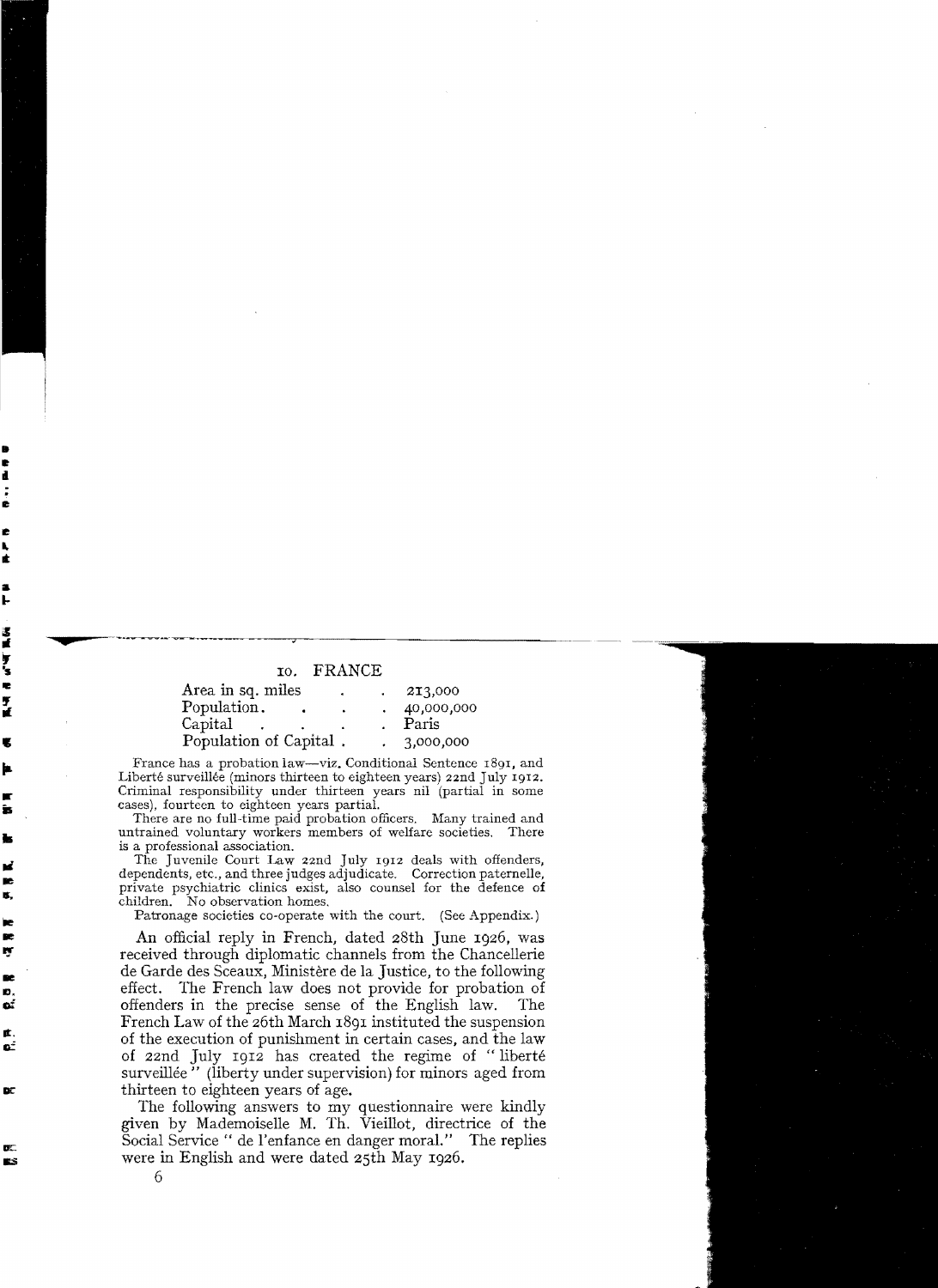I. There is a law which permits release on probation, but in the case of children only.

*z.* The law is called " Loi sur les tribunaux pour enfants et la liberté surveillée," dated zznd July *19Iz.* 

3. The law is applicable to minors from fourteen to eighteen years of age, but offenders within these limits have their period of probation extended up to twenty-one years of age. The law does not apply to those over eighteen years of age.

4. Offenders may be placed on probation in their families under a probation officer, or on probation in institutions of approved societies.

5. Probation officers are not trained for their work; they are all volunteers, and all perform their work without payment.

6. Only in some cases are offenders examined in order to ascertain their mental, physical, etc., condition.

7. There are no clinics attached to the courts, but private psychiatrists are in close co-operation with the courts and are available when necessary.

8. The examination of offenders takes place during the trial. The trial is suspended in such cases and the examination is held before the final trial.

9. No scheme of intelligence tests is

*Ia.* There are no institutions to which offenders may be sent for observation as to their mental, physical, etc., conditions.

II. There is no special educational course for training probation officers.

12. The probation officer can refer offenders for examination if he thinks it necessary after judgment has been passed.

13. An Association of Probation officers came into existence in April 1926.

14. There are no full-time paid probation officers.

# SUPPLEMENTARY INFORMATION

In 1924 I attended hearings at the Parisian juvenile court and had an opportunity of seeing the new Social Service Bureau in operation under Mademoiselle M. Th. Vieillot, its directress. As in some other countries, legal difficulties handicapped the introduction of welfare work in connection with the courts, but in the end a beginning of co-operation was instituted between the new Social Service and that interesting feature of French judicial work known as " la correction paternelle."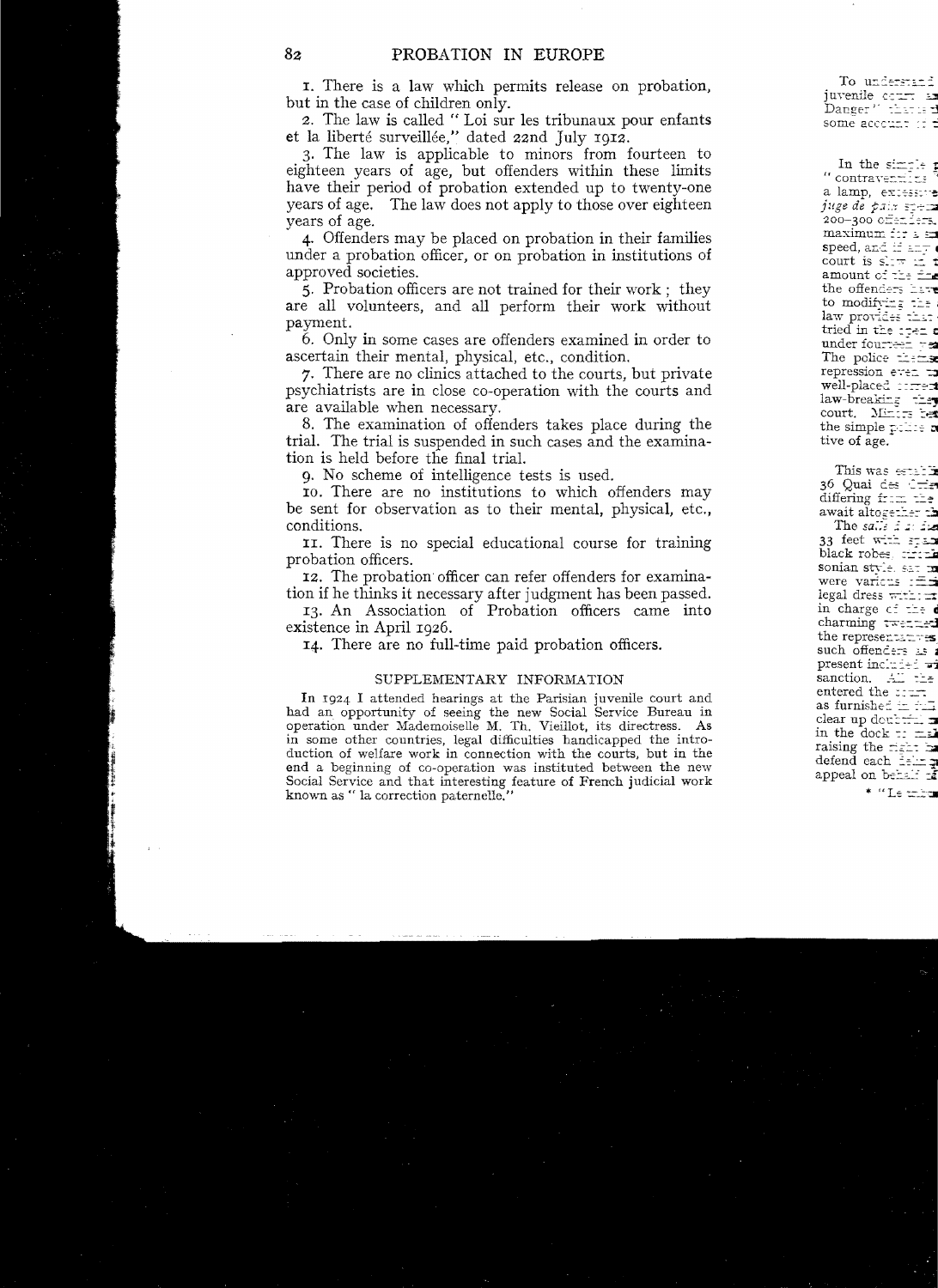To understand the relationship existing between the Parisian juvenile court and "the Social Service for Children in Moral Danger" (that is the name of this new venture in child-welfare work), some account of the organisation of the Courts seems necessary.

#### SIMPLE POLICE COURT

In the simple police courts are tried those of all ages guilty of " contraventions," i.e. minor offences such as riding a bicycle without a lamp, excessive speed, nocturnal shouting, iostling, etc. The a lamp, excessive speed, nocturnal shouting, jostling, etc. *juge de paix* specialised in this service reads aloud the names of the 200-300 offenders, the amount of the fine inflicted in each case (the maximum for a single offence in this court is 15 francs), at a great speed, and if any one of the offenders assembled in the body of the court is slow in the uptake, judgment may go by default. The amount of the fines is decided beforehand in the judge's room, and the offenders have the right to protest in open court with a view to modifying the amount or to being tried in another court. The law provides that children under thirteen years of age shall not be tried in the open court but in the judge's room. Actually no child under fourteen years has reached the court for several years past. The police themselves in a large measure carry out methods of repression even to the extent of administering "with the foot a well-placed correction," \* but if juvenile offenders continue their law-breaking, they are arrested and brought before the juvenile court. Minors between thirteen and eighteen years coming before the simple police court are sentenced at the public hearing irrespective of age.

### JUVENILE COURT AT PARIS

This was established by the law 22nd July 1912, and is situate 36 Quai des Orfèvres, and the cases are heard separately, thus differing from the practice in the simple police court, where they await altogether the announcement of the judge's decision.

The *salle d'audience,* or room where this court sits, is about 26 by 33 feet with space for about fifty people. The three judges in black robes, circular hats, and with white neck-wear in the John-sonian style, sat on a raised dais behind *une grande tribune*. There sonian style, sat on a raised dais behind *une grande tribune*. were various officials--clerk, *délégué,* usher, and advocates all in legal dress without wigs, whilst two police officials in uniform were in charge of the dock. I noted a lady advocate looking like a charming twentieth-century Portia. There was an enclosure for the representatives of Patronages, i.e. societies which take charge of such offenders as are suited to their special possibilities. Others present included witnesses, relatives, etc., who had received judicial sanction. All the cases had been considered before the judges entered the court. The president judge read the facts of the case as furnisbed in fulI detail by the police, asking certain questions to clear up doubtful matters and giving opportunities for the offenders in the doek to make their explanations. Witnesses took the oath raising the right hand. The judge had appointed an advocate to defend each delinquent. I heard one advocate make an eloquent appeal on behalf of his young client. The actual procedure in this

\* "Le tribunal pour enfants," by Dr. Chloe Owings, p. 9.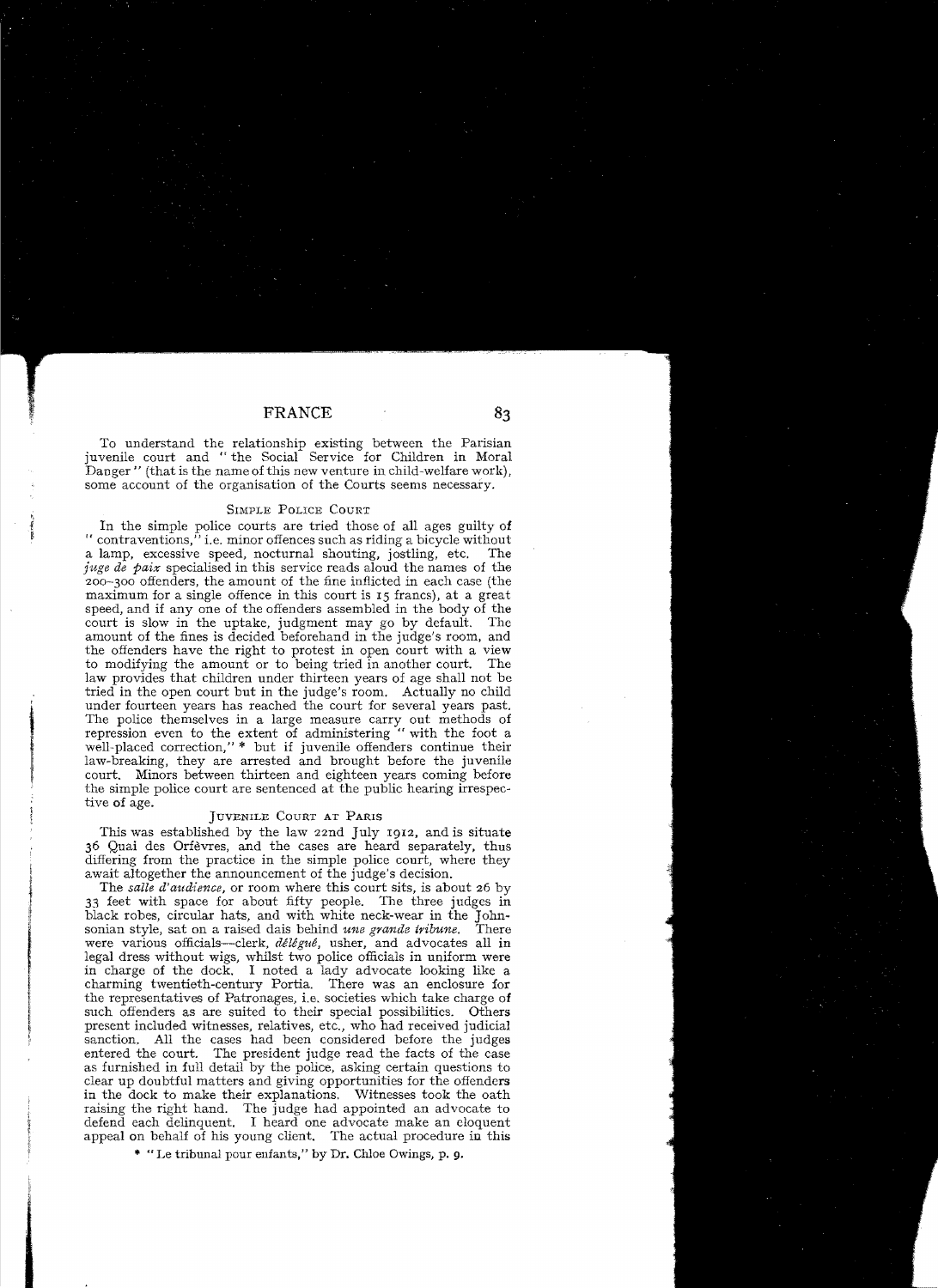court is the same as that in courts for adults but there is some latitude in the sentences. Minors of less than sixteen years suffer much smaller penalties for their misdeeds than those above that age.

For child offenders under thirteen years of age the principal verdicts in proved cases are:

(1) The child may be returned to his family if they guarantee his good behaviour or he may live at home under the supervision of a délégué.

(2) Placing the offender until his  $2$  is vear:

 $(a)$  In a private family under a responsible person.

 $(b)$  On a farm recognised for the purpose.

 $(c)$  In an establishment for abnormal children.

 $(d)$  In a recognised charitable institution.

(3) Putting him under the care of the Public Assistance Authority.

For offenders between thirteen and eighteen years the verdicts are:

(1) As for minors under thirteen [see above No. (1)].

(2) Placing him under a person or institution of a charitable nature and under the charge of a person responsible to the court.

(3) Committing him to a penitentiary colony.

Dependency cases, child neglect, adoption of children, and marriage of illegitimates are dealt with in the juvenile courts, which in the last case can refuse, or consent to, such marriage just as French parents may do.

A curious point caught my attention, viz. that the ft from a parent is not regarded as a crime  $(délit)$  for which a child may be brought to court.

### LE SERVICE DES MŒURS

This is a section of court work organised to control prostitution from the point of view of public order and of public health. In Paris this service falls under the duties of the prefect of police, in the provinces under the mayor. In the metropolis such infractions of the regulations bring the offenders before a kind of police tribunal; but under the law of 24th March 1921 minors under eighteen years of age are considered as vagabonds (runaways), and thus come within the purview of the juvenile court.

#### LA CORRECTION PATERNELLE

All children who give their parents serious anxiety, even though no actual crime has been committed, may be detained in a prison cell. According to the French Civil Code, the parents or guardians of children under eighteen years of age, when the latter are "incorrigible or runaways," may appeal to the president judge of the juvenile court for his assistance. Such parental appeals are heard not in open court, but in the judge's room at the back. The judge has two alternatives in such cases: (1) he may grant the appeal, in which case these children are sent to prison, viz. La Petite Roquette (boys), or Fresnes (girls), or (2) he may dismiss the case, giving what advice or help he may think fit to the parents or guardians. The judges are now finding the value of the "Social Service for Children in Moral Danger" in helping them to make a sound decision under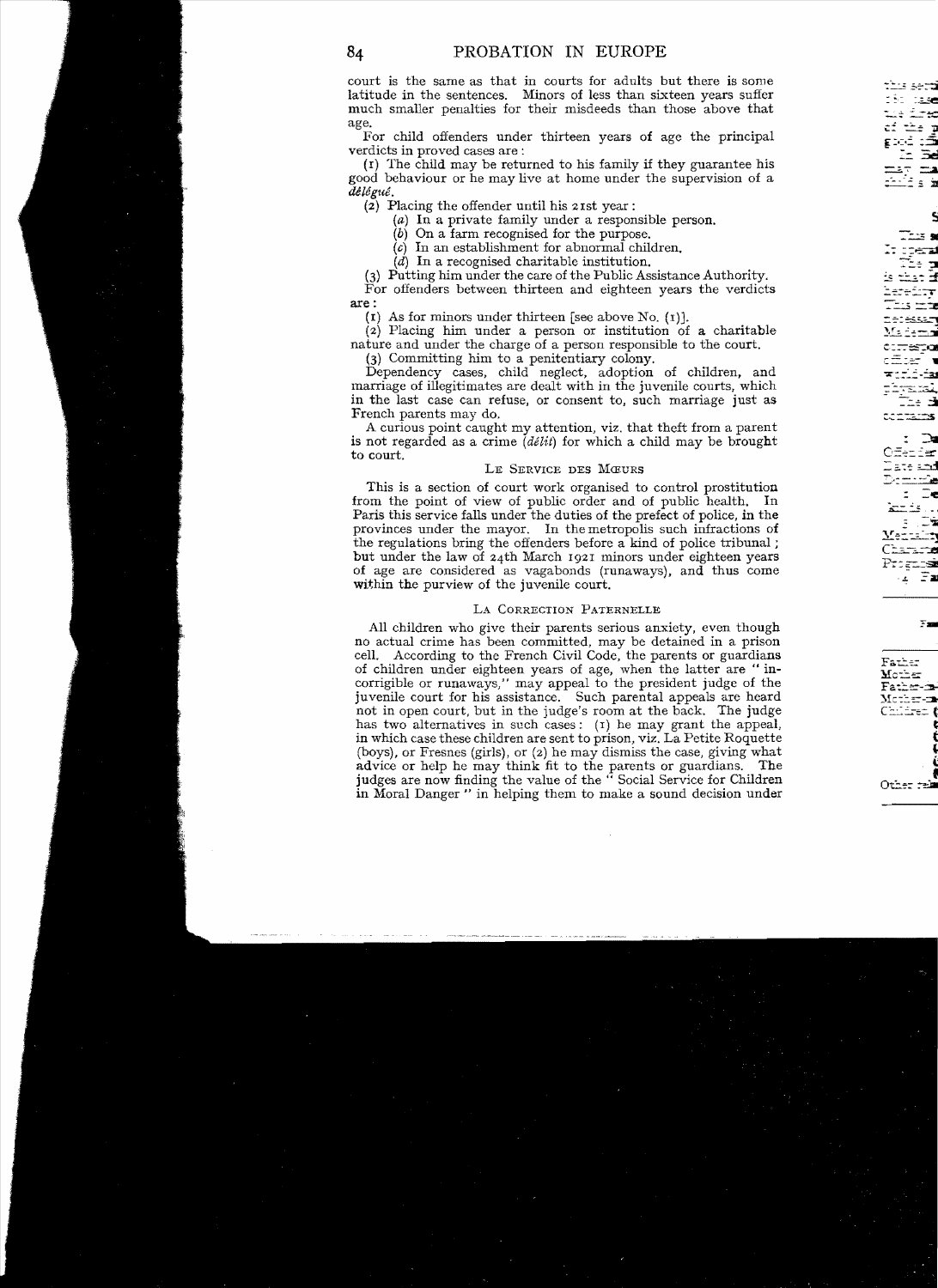this section of the law, and during its first year ended June 1924 some 180 cases for investigation were referred to Mademoiselle Vieillot. the directress of the service. In every one of these cases the consent of the parents had to be obtained before Mademoiselle Vieillot's good offices could be requisitioned.

In Belgium under "correction paternelle" the children's judge may make whatever dispositions he may deem necessary in the child's interests.

#### SOCIAL SERVICE FOR CHILDREN IN MORAL DANGER

This service owes its inception to Dr. Chloe Owings, of New York. It operates in Paris and the Department of the Seine.

The principle underlying the social treatment of the delinquent is that if you would reform him, you must know all about him—the heredity and environment factors, his physical and mental make-up. This intensive study of the individual is generally conceded as being necessary to diagnosis, prognosis, and treatment of his delinquency. Mademoiselle Vieillot, who was trained at Boston, Massachusetts, corresponds to the field worker, a highly specialised type of probation officer, whilst Dr. Simon—the collaborator with Dr. Binet in the world-famed Simon-Binet tests of intelligence-undertakes the physical, mental, and characterial diagnosis.

The character of the enquiry is well shown in the case-file, which contains the following information:

| $(kinds \ldots \ldots \ldots \ldots \ldots \ldots \ldots \ldots \ldots \ldots \ldots \ldots \ldots)$ |  |  |
|------------------------------------------------------------------------------------------------------|--|--|
|                                                                                                      |  |  |
|                                                                                                      |  |  |
|                                                                                                      |  |  |
|                                                                                                      |  |  |

 $(4)$  Family.

| Family.                                                                                                                                      | ō<br>Date o<br>Birth | ៜ<br>Civil<br>Condition | Date<br>Deat | ৳<br>Cause o<br>Death. | Health. | Profession | Wage. | Religion,<br>Character<br>Morality | formation<br>Ė,<br>Other |
|----------------------------------------------------------------------------------------------------------------------------------------------|----------------------|-------------------------|--------------|------------------------|---------|------------|-------|------------------------------------|--------------------------|
| Father<br>Mother<br>$\bullet$<br>Father-in-law<br>٠<br>Mother-in-law<br>Children (1)<br>٠<br>2<br>٠<br>3<br>٠<br>(4)<br>(5)<br>(6)<br>٠<br>٠ |                      |                         |              |                        |         |            |       |                                    |                          |
| Other relatives                                                                                                                              |                      |                         |              |                        |         |            |       |                                    |                          |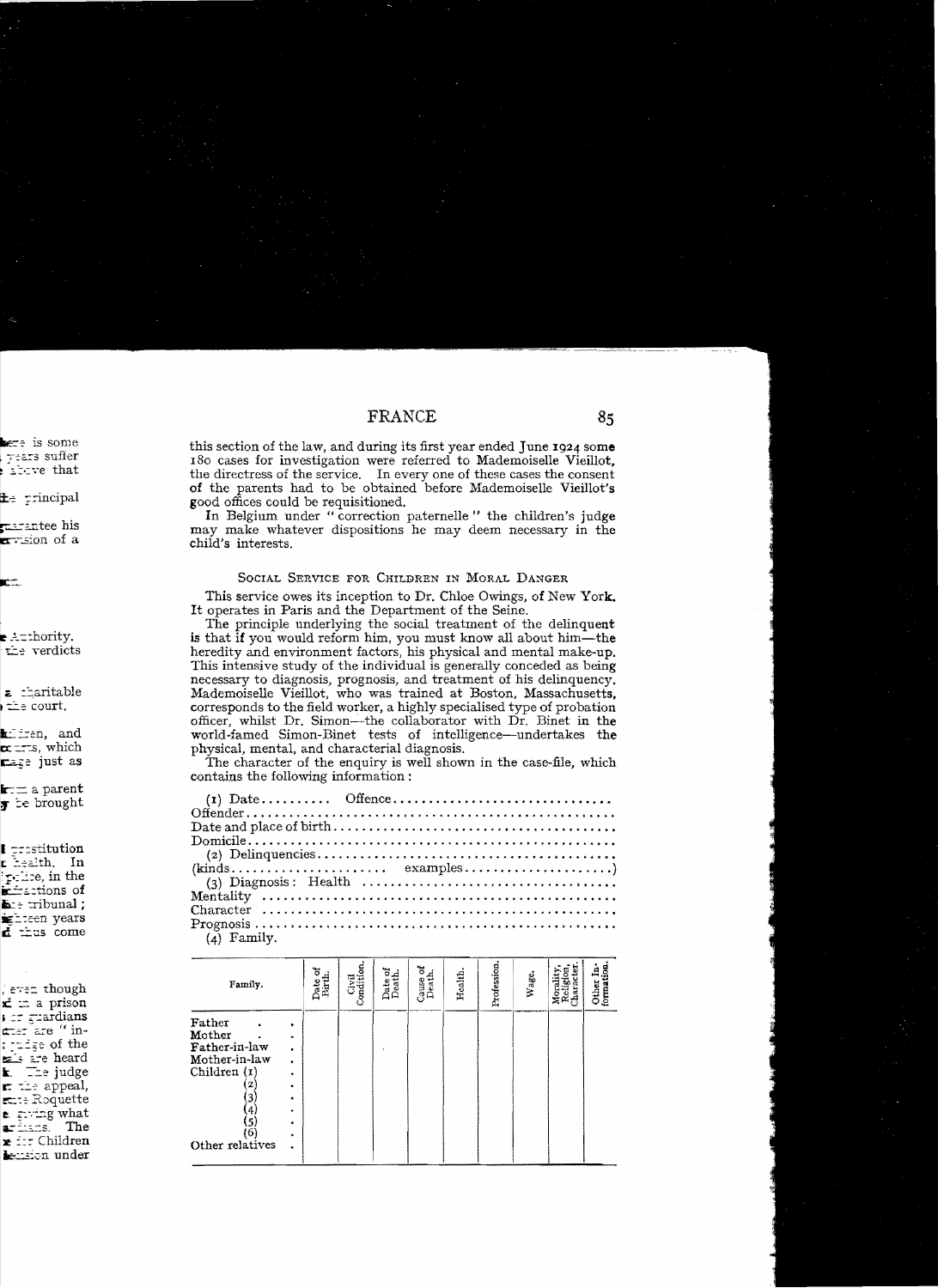(5) History of the delinquent; photo and age at which taken. Illnesses at various ages, family changes and their dates in the child's life, changes and their reasons, successive addresses, school-life in detail. Vocational work, changes and their reasons, and opinion of last employer.

(6) Names and addresses of those who can help, and central doeket. :::1

(7) Objective facts obtained by investigation and the following stories: (a) as told by the child; (b) as told by the parents, neighbours, schoolmasters, employer, etc.; (c) worker's impression of persons interviewed; (d) every step taken and results of follow-up visits. *x* 

A **\_.1....::1** glance at Mademoiselle Vieillot's child-histories as shown in her records recalls the wonderful series of investigations narrated in the " Series of Twenty Cases " published by Drs. Healy and Bronner cf the Judge Baker Foundation, Boston, U.S.A.

The following notes on " Service Social de L'Enfance en Danger Moral " are taken from the report dated 1st April 1926. Almost all the children treated were either brought by the parent to the judge under " correction paternelle " or else appeared before the court as delinquents. The Association serves as a link between the child, The Association serves as a link between the child, the family, and the magistrate.

In order that the right help may be given in the right way, there

 $(r)$  An enquiry to lay bare the real causes of the problem of the child's family.

 $(2)$  A medico-psychological examination of the child in order to learn his physical and mental conditions, his character and vocational possibilities. The contract of the contract of the contract of the contract of the contract of the contract of

 $(3)$  The treatment necessary which the magistrate, the doctor, and the family propose for the offender's benefit (placing in an institution, change of environment or of work),

(4) Periodical visits for supervision and control which aim at preventing the offender from becoming a recidivist.

Since June  $1923$ , the date of its foundation, the Social Service has dealt with 561 cases from all parts of the Department of the Seine.

The report considers that about one-third of these children are backward or abnormal, and that special institutions with appropriate methods might be effective in their re-education.

Other special consultations have been added to those of a psychia-Using special consultations have been added to chose of a psychiatric nature. It is hoped to convince the public that much misery leading to crime may be avoided by active measures of social preleading to crime may be avoided by active measures of social prevision.

The strict application of school attendance laws would diminish juvenile criminality. Out of 1,979 delinquents, thirteen to twentyone years of age-

 $=241$  were illiterate,  $=1,519$  hardly knew how to read or write,

175 had their primary certificates.

44 had a superior education.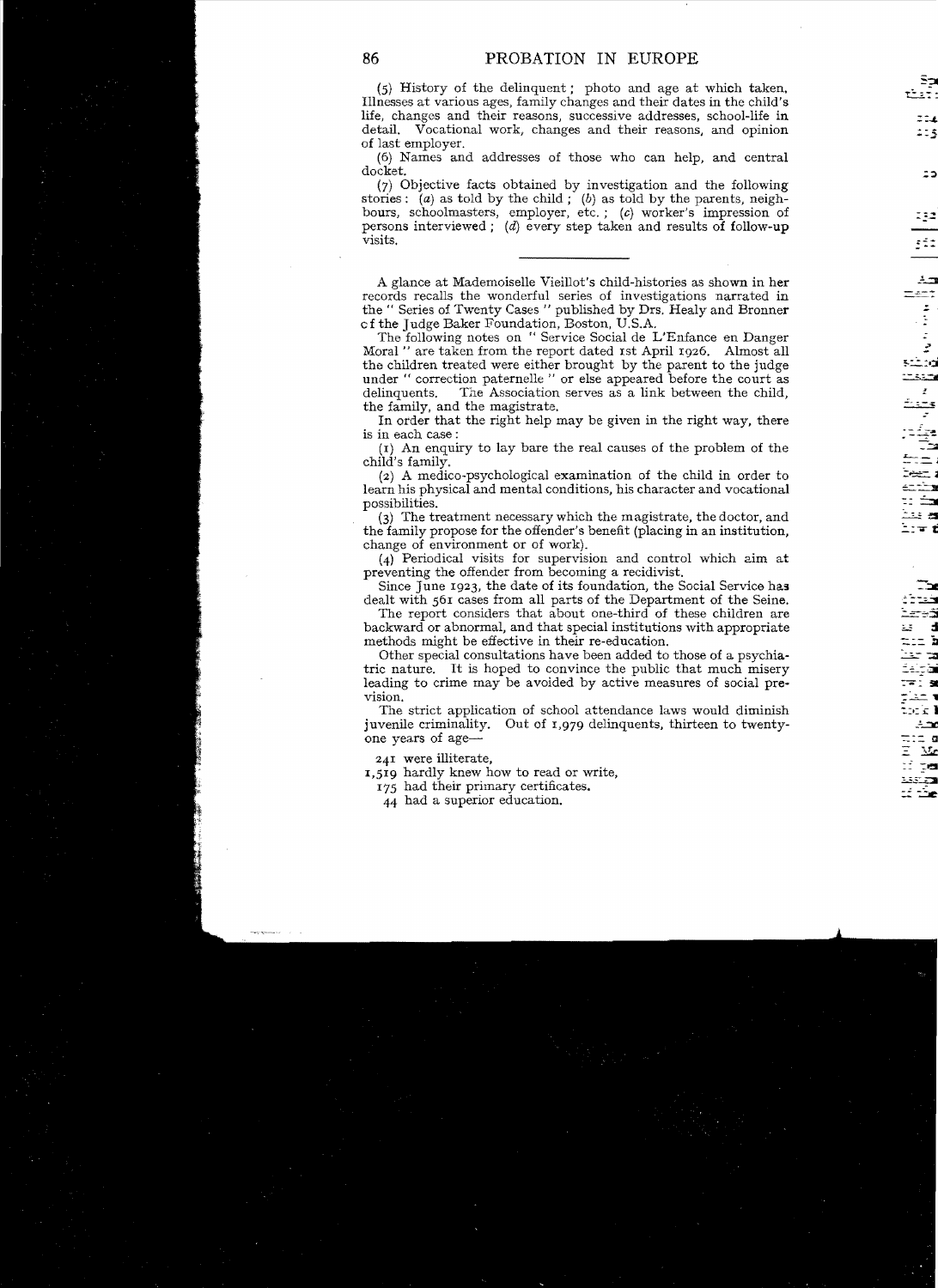Speaking of her own 561 cases, Mademoiselle Vieillot tells us that:

204 of these are" live" cases under continual supervision.

- 205 are " in suspense," but periodical reports are received as to the success of the treatment operating. If anything untoward happened, the case would become " live" again.
- 20 cases of delinquents under thirteen years are being enquired into by the two *rapporteurs* (assistants to Mademoiselle Vieillot), who will make their report to the judge.

I32 cases are considered to be closed.

56I total.

Amongst the plans suggested by the Social Service for the treatment of young offenders are:

(a) Probation in their families.

 $(b)$  Probation in a family other than their own.

 $(c)$  Probation in a " pension " where they pay for their keep.

 $(d)$  Institutional treatment (patronage society, schools, special schools for mental defectives or backward children, asylurns for the insane, schools for those removed from bad familial environment).

 $(e)$  The withdrawal of parental rights from the parents or guardians and the adoption of the children by other persons or societies.

(f) Where a plan is unsuccessful, application may be made to the judge for a change of method.

That out of small beginnings and under difficulties inseparable from a new venture in an old-established court system so much has been accomplished in so short a time is a tribute to the patience and enthusiasm of Mademoiselle Vieillot. It must be a comfort to her to find that work, at first regarded with some suspicion and doubt, has established itself to such an extent that the judges now wonder how they were effectively able to carry on before its establishment.

The term *rapporteur* signifies " field worker, i.e. the person who obtains particulars concerning a delinquent as to environment, heredity, etc., etc. The term  $d\ell \ell g u \ell$  is used of the person appointed. as " delegate " of the judge to supervise delinquents. This distinction between " field worker " and " probation officer " is not peculiar to France. In at least one other probation department (Philadelphia, U.S.A.) the attempt was made to organise the officers into two sections, one for investigation, the other for supervision. This plan was subsequently abandoned and the probation officers undertook both investigation and supervision of their cases.

Another interesting variant in the basis of classification of probation officers comes from Cincinnati, Ohio, U.S.A. The Hon. Mary E. McChristie said at Denver in I925: "So important is the effect of personality-that most elusive quality--on the child, that we assign cases not geographically, but according to the personality of the probation officer and the child."